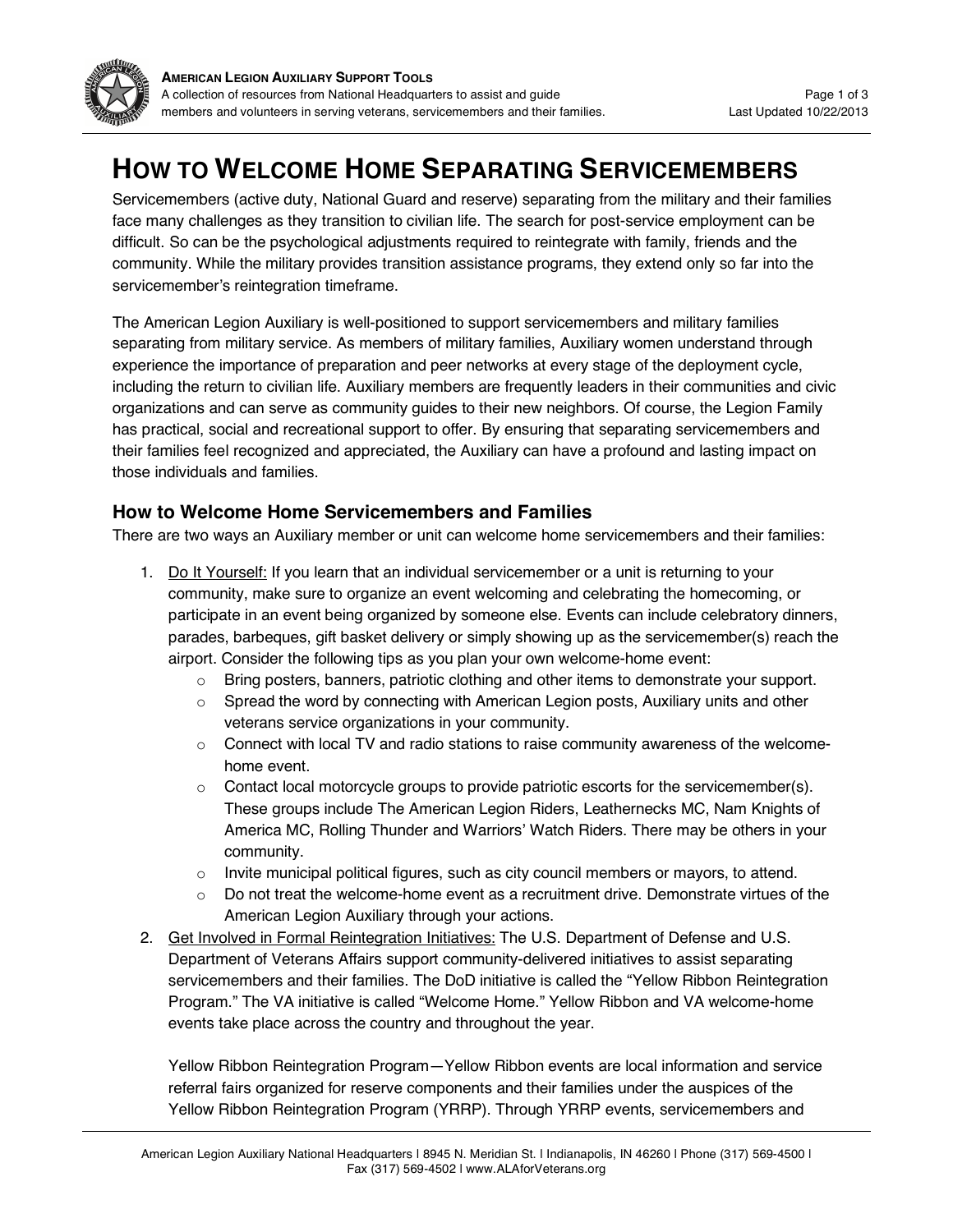

loved ones connect with local resources before, during and after deployments. YRRP services include information on healthcare, education/training opportunities, financial planning and assistance, and an overview of legal benefits. The YRRP works in conjunction with the Small Business Administration, the U.S. Departments of Labor and Veterans Affairs, and other federal partners to provide up-to-date and relevant information to servicemembers and their families.

YRRP events are implemented by the reserve components of each military branch. They are mandatory for National Guardsmen being activated or deactivated from federal service. Reservists' attendance is optional, but they are highly encouraged to participate throughout their deployment cycle. Many events strongly advise family members to attend as well. Some events also offer child and youth activities.

Welcome Home—The VA organizes Welcome Home events in each Veterans Affairs Medical Center catchment area. Welcome Home events are similar to those organized through the YRRP. The events provide important information and guidance on accessing healthcare and other benefits through the VA.

American Legion Auxiliary members and units can contribute to Yellow Ribbon and Welcome Home events in number of ways. The Auxiliary's role will vary depending on the event. Factors like expected attendance, the size of the community and the specific support available to the participating VA, Guard and/or reserve command will determine the best method for the local Auxiliary to engage. Consult with the event leader to determine the specific needs.

Typical function for Auxiliary members and units at these events:

- $\circ$  Event logistics support such as setup and breakdown of tables and chairs, event registration and acting as greeters.
- o Refreshment and/or meal provisions, service or cleanup.
- $\circ$  Organization of activities for children, such as lessons on Americanism, games, sports and creative arts.
- $\circ$  Distribution of information materials on Auxiliary and Legion Family programs and resources in the communities. Check with the event organizer to determine whether outside organizations are permitted to promote themselves or their programs and services beforehand.
- $\circ$  Community outreach to assist the event organizer in recruiting community service providers to bring information materials to the event.

## **Connecting with Yellow Ribbon Events**

Locating Yellow Ribbon events is a simple process. Follow these steps:

- 1. Visit www.yellowribbonevents.org to open the EventPlus homepage.
- 2. At the bottom of the page you should see a box with three categories: "Service Component," "Deployment Phase" and a green button that reads "Find Events."
- 3. Using the drop-down menus from "Service Component" and "Deployment Phase," select the appropriate categories for the event(s) in which you are interested. Once you have done so, click the green "Find Events" button.